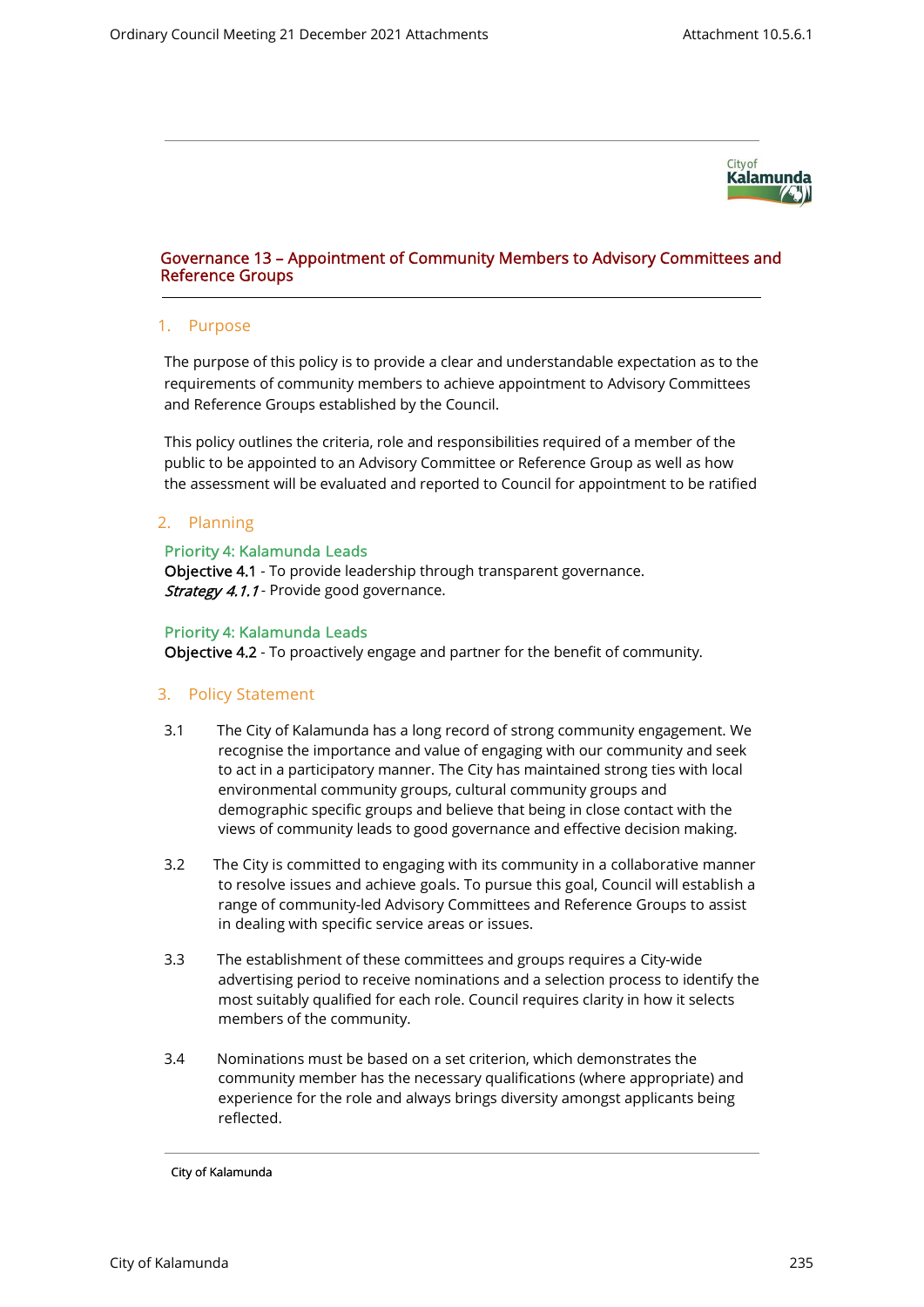City of **Kalamunda** 

**ASI** 

- 3.5 Collaborating involves the City engaging with community members on an issue that will become the basis for the development of a plan, project, facility, or service.
- 3.6 Collaboration:
	- a) generally, occurs in the form of working groups or advisory committees.
	- b) is either for the duration of the project (working groups) or on-going if issue related (advisory committees).

c) can be used in conjunction with inform, consult, and involve strategies; and d) involves communication, not just between the community and the local

government, but also amongst stakeholders and community members.

- 3.7 This level of engagement provides participants with a level of influence over outcomes in the City. It should be noted that the final decision ultimately remains with the Council. These participants may be interested members of the community or may represent specific stakeholder groups.
- 3.8 Participants have a responsibility to:
	- a) actively listen to the opinions of a wide range of stakeholders.
	- b) adopt and adhere to the values and code of conduct of the
	- City. c) commit sufficient time to the process.
	- d) represent the interests of other people, including those who might be less vocal or harder to reach.
	- e) recommend the best-fit solution that meets the needs of all people with an interest or those likely to be affected, including those from minority groups; and
	- f) keep people informed on the progress of the process.
- 3.9 It is essential to the balanced operation of any collaborative group that membership is reflective of all views, and is regularly refreshed, and does not become dominated by the strongly held thoughts of a small group of residents.
- 3.10 The Advisory Committees and Reference Groups are established by Council to provide advice into issues.
- 3.11 Membership is by invitation of the Council and expressions of interest are advertised via media channels and on the City's homepage.
- 3.12 Advisory Committees and Reference Groups shall all have terms of reference which are to include:
	- a) the purpose and objectives of the Committee/Group.
	- b) the membership of the Committee/Group.
	- c) meeting times usually up to three times per annum, at a time of day that suits members. (School holidays periods should be avoided where possible)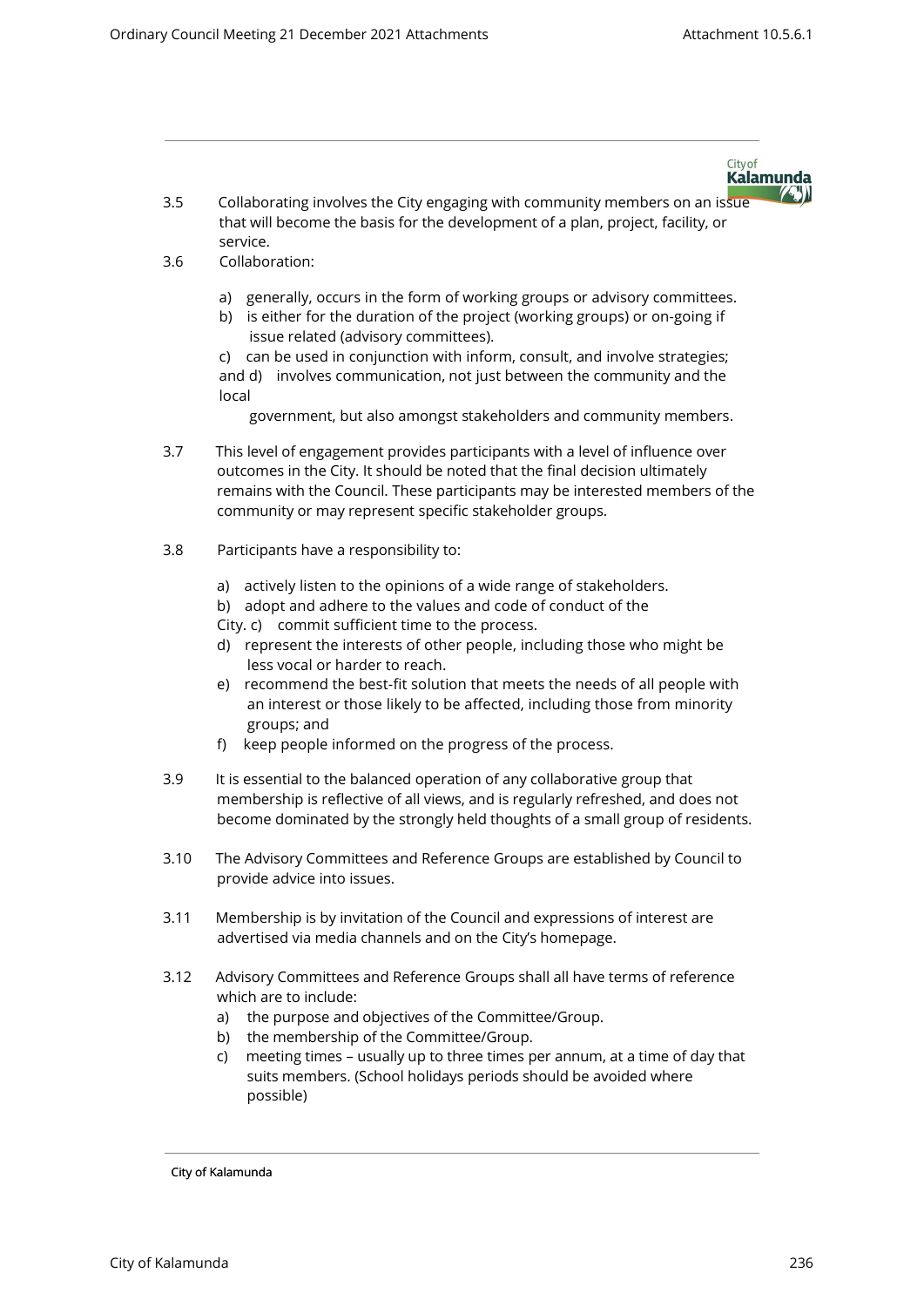City of **Kalamunda** 

- d) review periods usually biennially in September prior to the election.
- e) meeting procedures including nomination and role of the Committee/Group Chair and Deputy Chair, process for decision making and recording of that decision, Disclosure of any Non-Pecuniary or Pecuniary Interests, adherence to any Code of Conduct, relevant policies and
- f) the recording of minutes and any associated proposals or suggestions is to be in accordance with the Terms of Reference of each Committee or Group as the case may be.
- 3.13 Once publicly advertised, all interested members of the public are required to apply before the deadline date.
- 3.14 Any late applications will not be considered unless the CEO deems extenuating circumstances exits.

## 4. Detail

### 4.1 Terms of Reference and Advertising

When a committee or reference group is to be established, the following will occur.

- 4.1.1 Terms of reference will be developed and adopted by Council, and are to include:
	- a) The purpose.
	- b) The

objective.

- c) Reporting periods/frequency.
- d) Constitution of the committee (numbers, background, skills base);
- e) Meeting times and frequency.
- f) Review periods (for on-going committees this is generally in September);
- g) Meeting procedures including nomination and role of the Committee/Group Chair and Deputy Chair, process for decision making and recording of that decision, Disclosure of any Non-Pecuniary or Pecuniary Interests, adherence to any Code of Conduct, and any relevant policies etc.
- h) Officer responsible for support, if required.
- i) Councillors sponsoring the Committee;

and

- j) The recording of minutes and any associated recommendations to be submitted to Council.
- 4.1.2 Expressions of Interest to participate in the committee will be advertised for a minimum of three weeks, throughout the City, including via the City's web site and social media.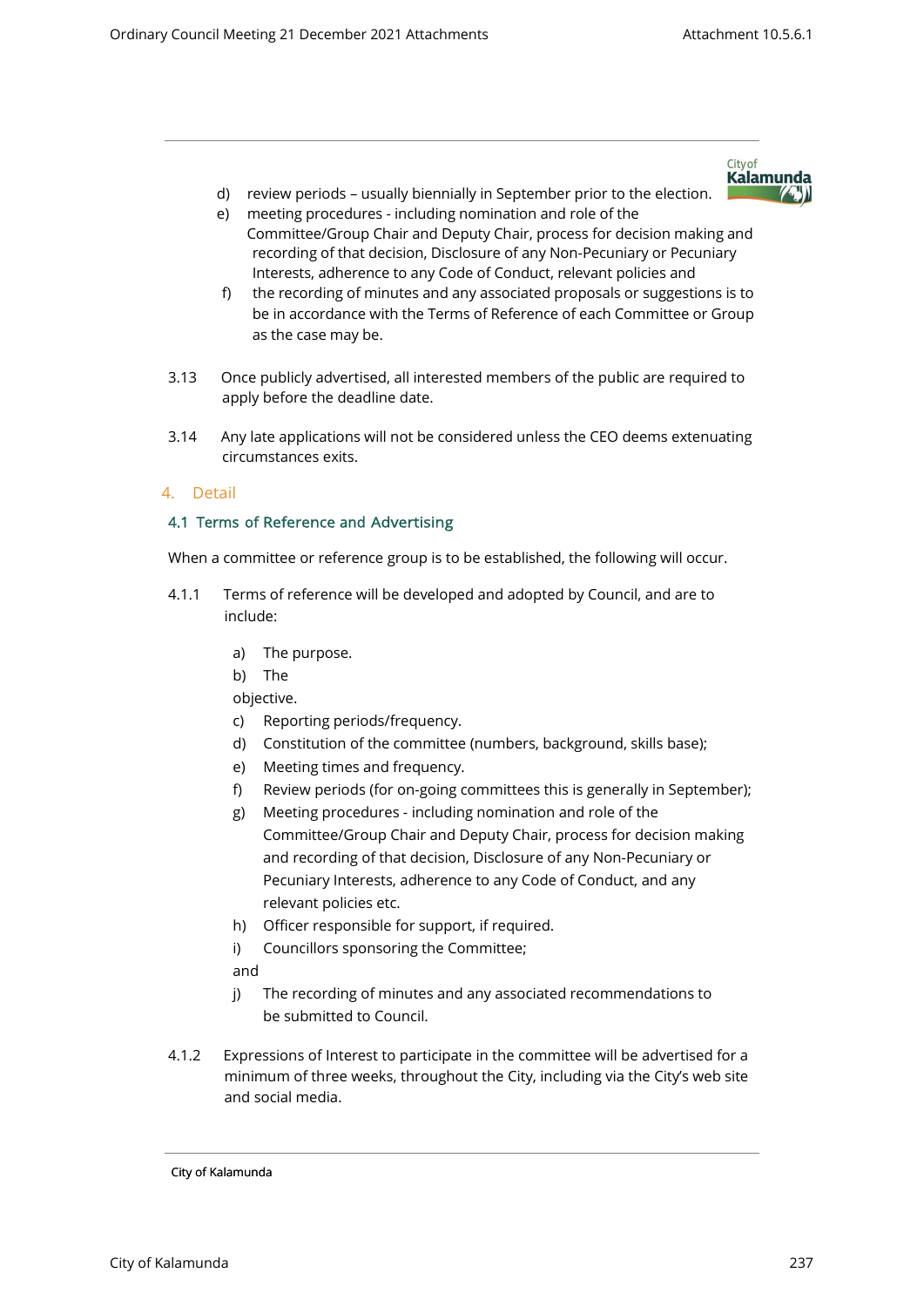4.1.3 Expressions of Interest will request the following general information:



a) General background and life experience of the

Nominee. b) The Nominees ability to:

- (i) Commit sufficient time to the process.
- (ii) Demonstrate how they will act as an advocate for the city always displaying positive intent.
- (iii) Represent the interests of other people, including those who might be less vocal or harder to reach.
- (iv) Choose the best-fit solution that meets the needs of all people with an interest or those likely to be affected, including those from minority groups.
- (v) Have a level of general knowledge relevant to the Committee's responsibility.
- (vi) Keep people informed on the progress of the process
- (vii) Comply with the requirements of the Local Government Act 1995 and to adhere to the Code of Conduct.

## 4.2 Assessment of Nominations

- 4.2.1 Evaluation Process and Report
	- a) City officers will undertake an assessment against the selection criteria of each application for a committee or group. The assessment will be undertaken by a panel of up to five City officers appointed by the CEO.
	- b) The Selection panel will comprise of City officers who have limited interaction with nominees to ensure the greatest level of impartiality
	- c) A designated officer will produce an evaluation report outlining the selection process and will identify the candidates that best met the criteria.
	- d) The evaluation report will be a confidential attachment to the Council report. Council, upon receipt of the confidential evaluation report will have the ability to review and change the recommendations of officers should Council see the need.
- 4.2.2 Confidentiality
	- a) All applications will remain confidential, and names of the recommended appointments will also remain confidential.
	- b) All applicants will receive a letter outlining the result of their application as to whether they were successful or unsuccessful. The City has no requirement to provide feedback on the status of any application.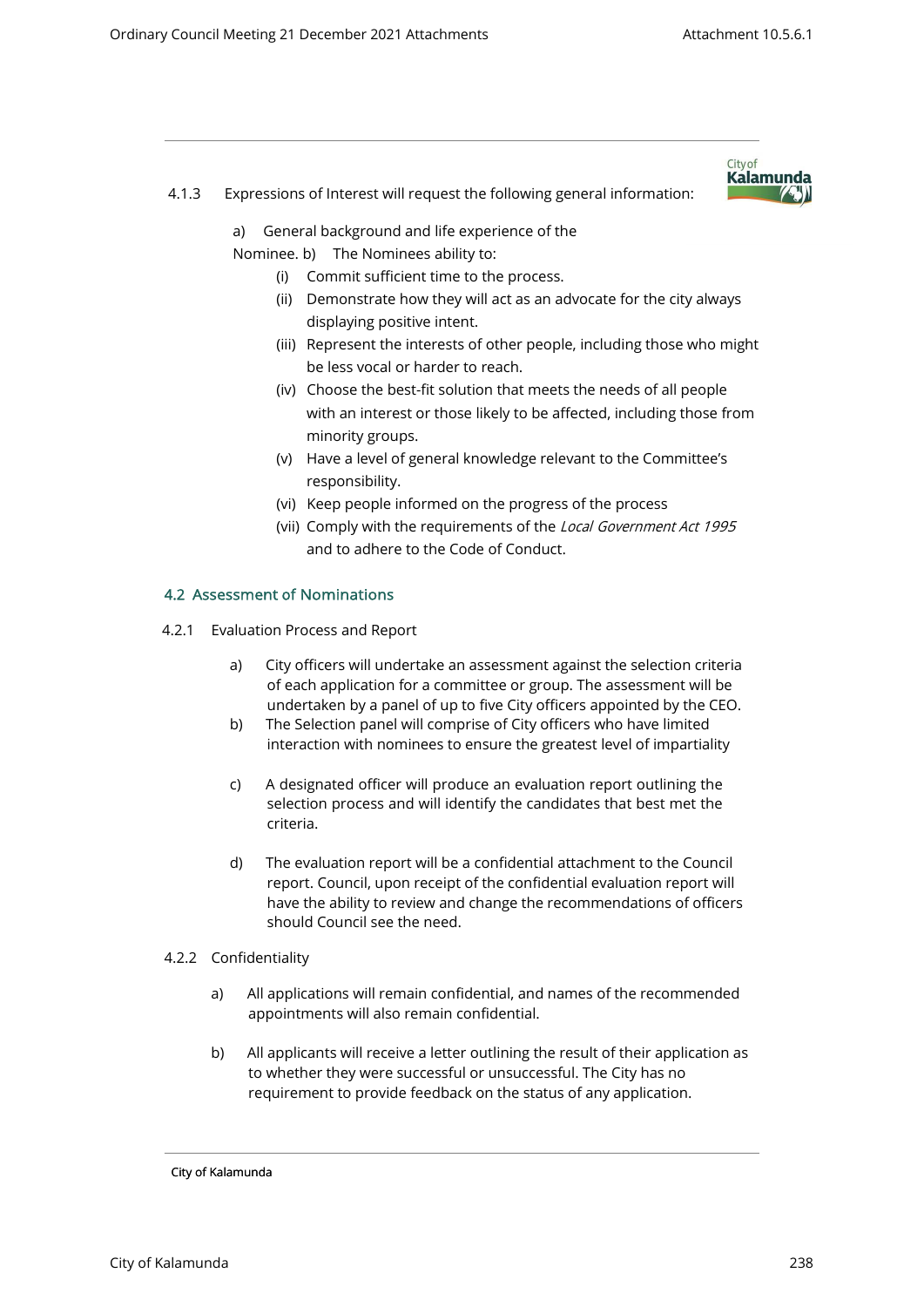

# 4.3 Selection Criteria

A community member's application to be on an Advisory Committee or Reference Group will be assessed and their final score weighted against the following selection criteria:

| <b>Selection Criteria</b>                                                                                                                                                                                                    | Weighting |
|------------------------------------------------------------------------------------------------------------------------------------------------------------------------------------------------------------------------------|-----------|
| Knowledge, experience, or qualifications of the topics the<br>Committee/Group will be required to address.                                                                                                                   | 20%       |
| Ability to demonstrate previous experience working in teams and<br>groups.                                                                                                                                                   | 20%       |
| Demonstrate how they will act as an advocate for the city always<br>displaying positive intent and the ability to represent the<br>interests of other people, including those who might be less<br>vocal or harder to reach. | 20%       |
| Applicants demonstrating, they are from cultural and linguist<br>diverse backgrounds                                                                                                                                         | 20%       |
| The ability to allocate the necessary time to attend meetings and<br>read documentation prior to the meeting.                                                                                                                | 10%       |
| Applicants that have not participated in any previous advisory<br>committees enabling new talent to be attracted to committees<br>that may not have as much experience as existing members.                                  | 10%       |

| Score      | <del>Ass</del> essment |
|------------|------------------------|
| $21 - 25%$ | Excellent              |
| 16 – 20%   | Very Good              |
| 11 – 15%   | Satisfactory           |
| 5 – 10%    | Poor                   |
|            | Unsuitable             |

# 5. Community Consultation

This Policy requires that all positions are advertised every two year unless otherwise resolved by the Council.